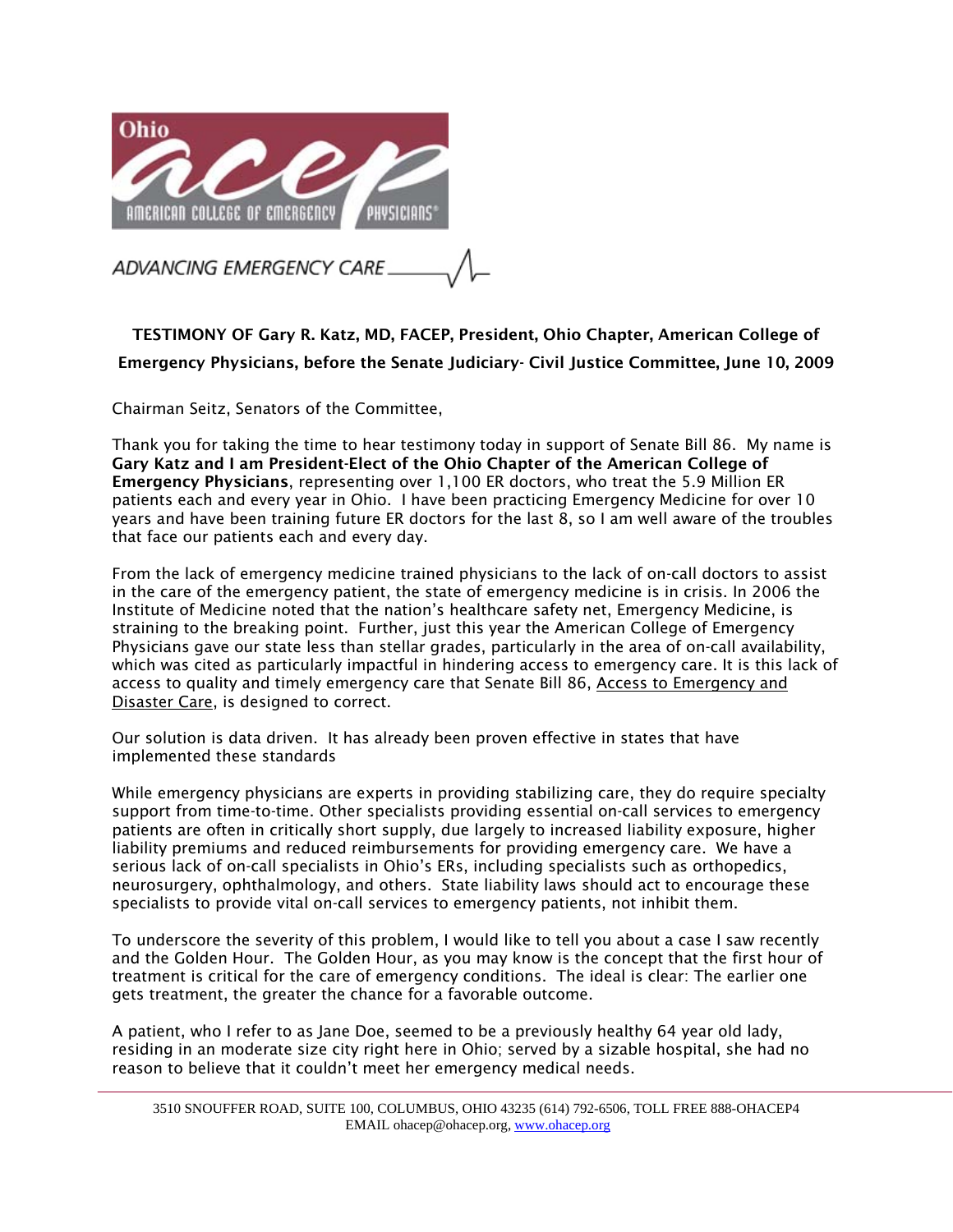On the day I saw her, she had the sudden onset of stroke symptoms and immediately called 9- 1-1; with respect to seeking emergency medical care, she did everything right. However, because her local hospital had neither a neurologist nor a neurosurgeon on call, EMS transported the patient over an hour away, bypassing the local ER. By the time she arrived, the bleeding in her brain progressed to the point where she could not be saved. We maintained her on artificial life support until the family, a son and two daughters, could come and say their goodbyes. Though similar to the recent tragedy of Actress Natasha Richardson, this case was one of Ohio's own, who did what she should to get medical help, but the problem of inadequate on-call specialists prevented her from getting the care she needed to save her life.

Unfortunately this experience of Jane Doe is not an outlier. Rather, our Emergency Department receives many cases each day; patients who had to endure the pain, cost, and delay of a transfer caused by the lack of adequate on-call availability at their local hospital. The crisis in on-call specialists for emergency care is creating a danger for Ohio's citizens who need emergency care. The problem arises from the high cost of being on call. When electing to take ER call, a specialist is exposed to excess risk of litigation, decreased probability of getting paid, and a disruption to a regularly scheduled practice.

This is not to say that each hospital must provide all services, rather such a decision should be made because it is the strategy of the hospital to meet the needs of the community it serves, and not because these barriers prevent a willing hospital from finding a willing physician.

Finally, it has been reported that through the employment of office and ancillary staff, the average physician's office contributes over \$600,000 to the local economy. By reducing unreasonable barriers we can bring more quality physicians to Ohio and most importantly, provide excellent access to quality emergency care.

As I stated before, this measure is data driven, based upon what has proven safe and effective in other states. This bill closely parallels language of successful legislation in Texas and Georgia. Landmark similar reforms in Texas in 2003 created, by 2008, a record influx of physicians to the Texas Medical Board and are credited for increased access to all levels of care and specialty care services. In February 2009, the Texas College of Emergency Physicians and the Texas Medical Board reported that 76 Texas counties reported gains in emergency physicians—39 of those counties previously underserved in terms of emergency medicine. Imagine the economic benefit to Ohio, our communities and the healthcare access benefit if our legislation can achieve even  $\frac{1}{2}$  the influx of practicing physicians seen elsewhere.

I teach my residents, every day, do what's right for the patient.

Reducing the barriers for physicians to take call is proven to increase the number of trained specialists available in our society. Improving access to quality care is what is right.

I thank you for your time and welcome any questions.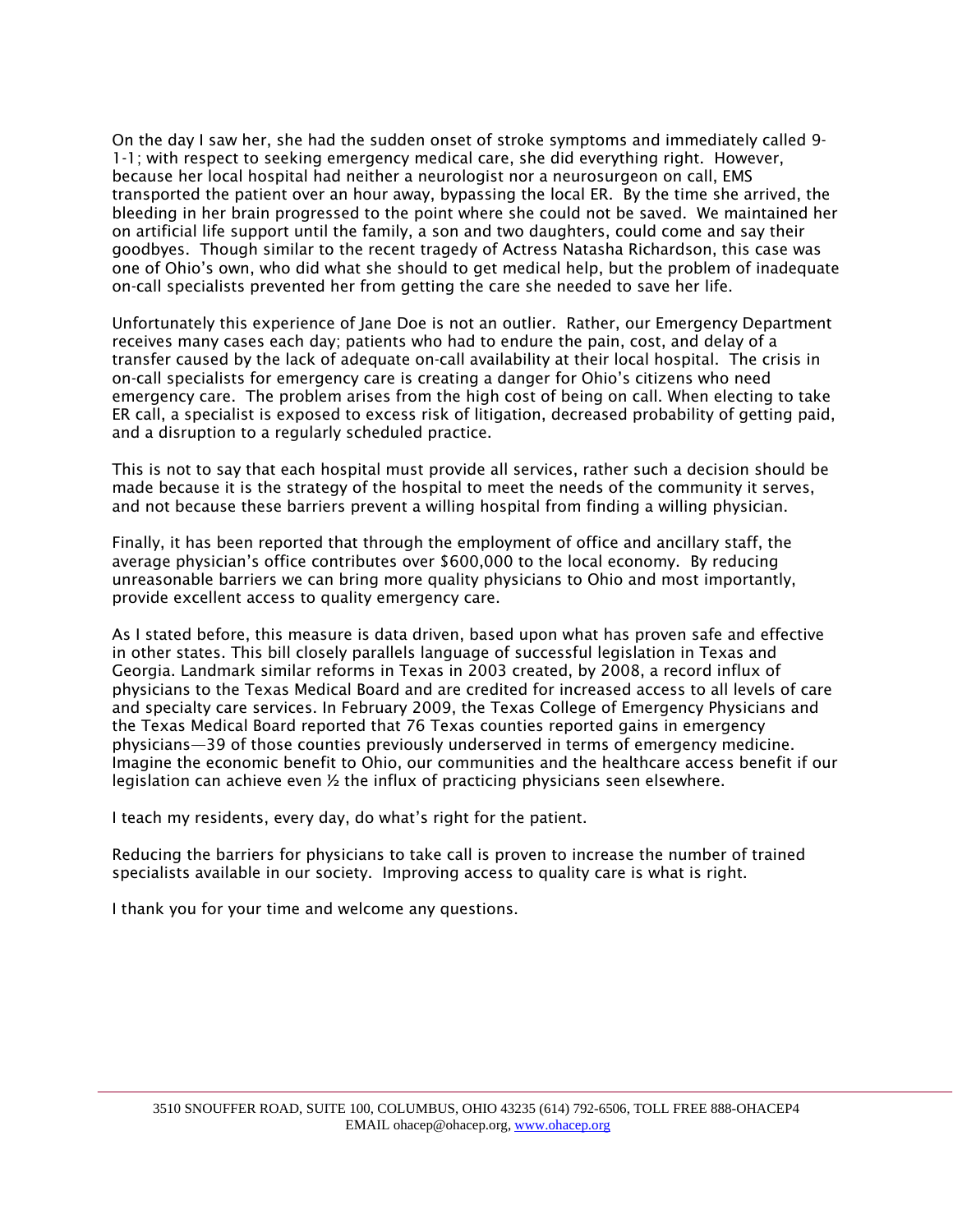## TESTIMONY OF Catherine Marco, MD, FACEP, Government Affairs Chair, Ohio Chapter,

### American College of Emergency Physicians, before the Senate Judiciary- Civil Justice

### Committee, June 10, 2009

Chairman Seitz and Committee Members:

My name is Catherine Marco, M.D. and I am here to testify as a proponent of Senate Bill 86, *Access to Emergency and Disaster Care*. This bill proposes amending Ohio statute to provide limited liability protection for physician health care providers in disaster and emergency situations.

I work as an Emergency Physician, an "ER Doc". I work in the Emergency Department at the University of Toledo Medical Center and I am also the Residency Director. I am the Chair of the Government Affairs Committee of the Ohio Chapter of the American College of Emergency Physicians. Our organization, Ohio ACEP, represents over 1100 emergency physicians in Ohio. Members of our organization staff the Emergency Departments, the "ER's," in Ohio's hospitals. We take great pride in our work of saving lives and caring for the health of Ohioans every day, 24/7. We care for every type of patient who comes to our ERs, including everything from heart attacks and major trauma, to minor illnesses and injuries. Emergency physicians and on-call specialists who provide emergency care work in a unique environment with specific challenges. They care for patients under the federal law EMTALA, which requires that all patients presenting to emergency departments be evaluated for emergency medical conditions. They care for all patients, regardless of insurance status or ability to pay.

Many of the patients who come to our ERs lack access to primary medical care. They come to us because we are always open and we are always willing and happy to see anyone and everyone who comes through our doors. Many of our patients are uninsured and rely on the safety net of the ER. As a result, many ERs face crisis situations daily.

Ohio ranks above the national average for ER visits per capita, and this number continues to rise every year. Ohioans seek emergency care 25% above the national average, per capita. (516 patients per 1000 compared to national 401 per 1000 population; http://www.statehealthfacts.org/profileind.jsp?ind=388&cat=8&rgn=37). The uninsured account for the largest fraction of this growth – twice as high as the average growth. (20% compared to 9.5%) http://www.nbc4i.com/cmh/news/local/article/- CMH\_2008\_01\_07\_0011/1973/). Despite this rapidly increasing demand on Ohio's ERs, there continues to be a shortage of board certified emergency physicians. Nationally, only 65% of doctors working in ERs are board certified in Emergency Medicine. Only 65%.

On one of my typical shifts last week, our ER was completely full. Every gurney was occupied, with patients with heart attacks, injuries, blood infections, pneumonia, preterm labor, and the list goes on. We also had patients on gurneys lining the hallways of our ER. You can imagine how uncomfortable it would be to come to the ER, sick or injured, and be placed on a gurney in the hallway, with no privacy, next to the nursing station with a parade of noisy passersby. Not a restful scenario to be treated in. I treated one patient for anaphylactic shock after a bee sting, a life threatening condition, in the hallway. Fortunately, she and the other patients we treated that day were successfully treated. Not all patients are so lucky. Many patients suffer bad outcomes because of ER crowding.

ER Crowding is a critical problem in our Emergency Departments in Ohio. Many factors contribute to the problem of crowding, including the shortage of board certified emergency physicians, and the shortage of on call specialists to care for our patients.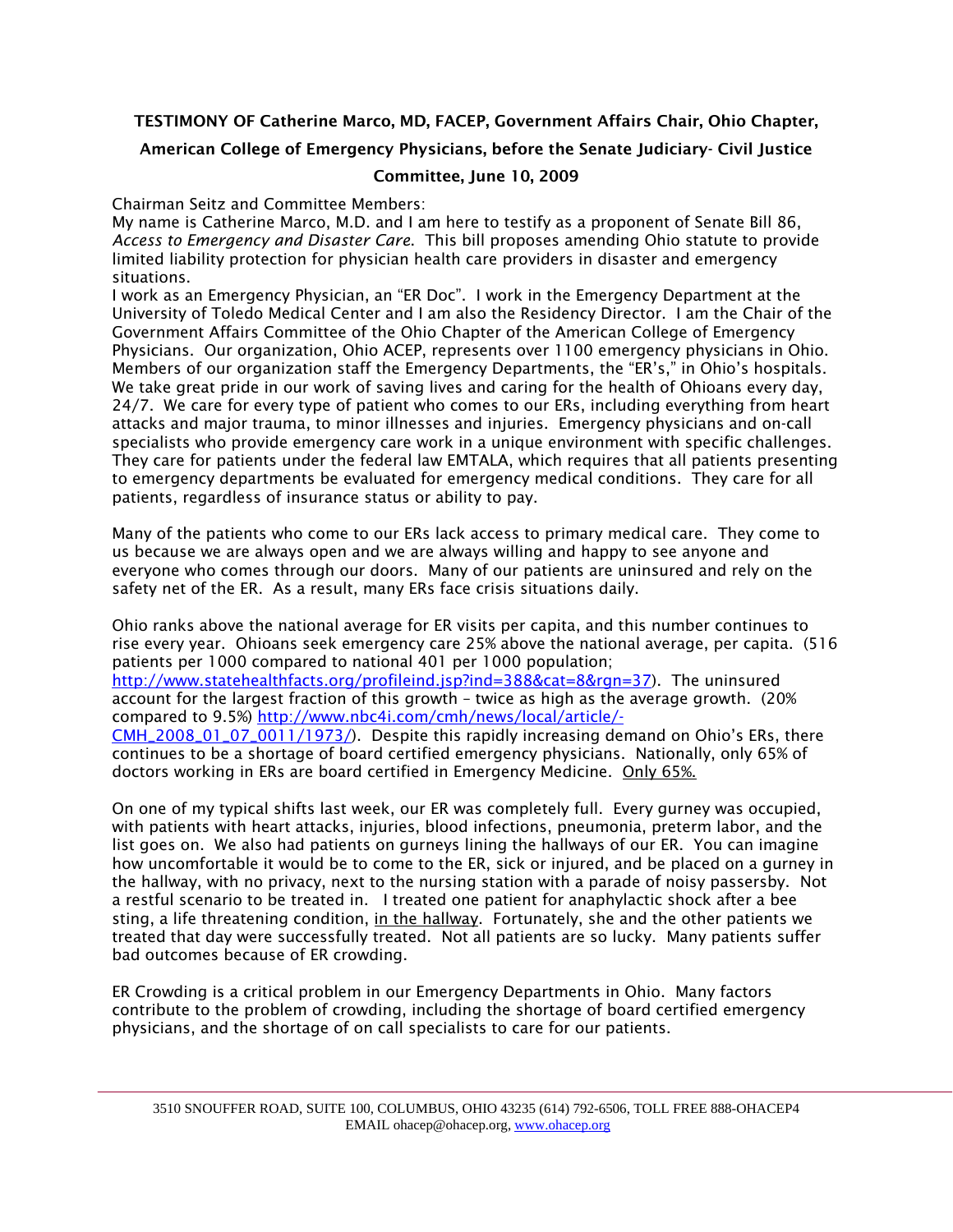In addition to all the other stresses that accompany the world of emergency medicine, our uniqueness also comes at a great financial cost. A 2003 report from the AMA's Center for Health Policy Research drawing on 2001 survey data and estimates of health care bad debt borne by physicians estimated that the average annual amount of EMTALA-mandated uncompensated care per physician was \$12,300, but that when the burden on ER docs alone was calculated, the amount was \$138,300 per doc per year. (Kane, CK: *The impact of EMTALA on physician practices*; AMA Center for Health Policy Research; February 2003.) Given the increase in the ranks of the uninsured, the increase in annual ER visits, and the increase in the total amount of health care bad debt since 2001, the actual uncompensated care burden on emergency physicians today is undoubtedly much greater.

Physicians in other specialties can place caps on how many patients they treat, but Emergency Physicians have no such privilege. We treat all patients, no matter what, no matter how many, no matter how crowded the ER is. The downturn in Ohio's economy is resulting in an even higher number of uninsured and an increased reliance on Ohio's Emergency Departments In severe emergencies, we must do this even without access to critical medical records and information, such as past medical history, allergies, medications, and other important information. Everyone will need emergency care at some point, whether they are young or old, rich or poor, insured or uninsured. It is imperative that the emergency care system remains viable and capable of providing high quality lifesaving care to the entire population. The federal mandate requires that emergency care is provided to everyone. In order to fulfill that mandate and meet the safety net needs of our communities, the state should provide liability protection similar to the protection it provides other private entities that perform a public service SB 86 offers a no-cost way to support community access to vital emergency and disaster medical services.

We can work together to provide quality Emergency care for the patients of Ohio by improving access to care through this proposed legislation.

## TESTIMONY OF Michael Frank, MD, JD, Ohio Chapter, American College of Emergency

### Physicians, before the Senate Judiciary- Civil Justice Committee, June 10, 2009

My name is Michael Frank. I am a physician and attorney. I am board certified in emergency medicine, I've practiced emergency medicine in Ohio for almost 30 years, and law for almost 20. I am now primarily engaged in managing the legal affairs of an emergency physician group headquartered in Canton. We see 1.7 million ER patients a year, more than 300,000 of them in Ohio. I manage all the medical malpractice claims and am intimately familiar with the damage those claims cause to both physicians and the safety net which our emergency care system has come to be. I appreciate the opportunity to comment on Senate Bill 86.

In order to successfully sue a physician for medical malpractice, Ohio law currently requires the patient to prove that the physician made a mistake, a mistake that a reasonable physician in the same circumstances would not have made, and that the mistake injured the patient. This is the standard of "ordinary negligence", a standard which has proved to be so flexible that the bar to entry is extremely low. Analysis of the results of this standard clearly show that the severity of a patient's medical condition, rather than whether the care provided was negligent, is the only reliable predictor of the outcome of malpractice lawsuits. (Localio AR *et al*: *Relation between malpractice claims and adverse events due to negligence*. N Engl J Med 325:245-251; July 25, 1991. Brennan TA *et al*: *Relation between negligent adverse events and the outcomes of medical-malpractice litigation*. N Engl J Med 335:1963-7; December 26, 1996.) This is a difficult concept for most physicians to accept, and encourages physicians to avoid situations where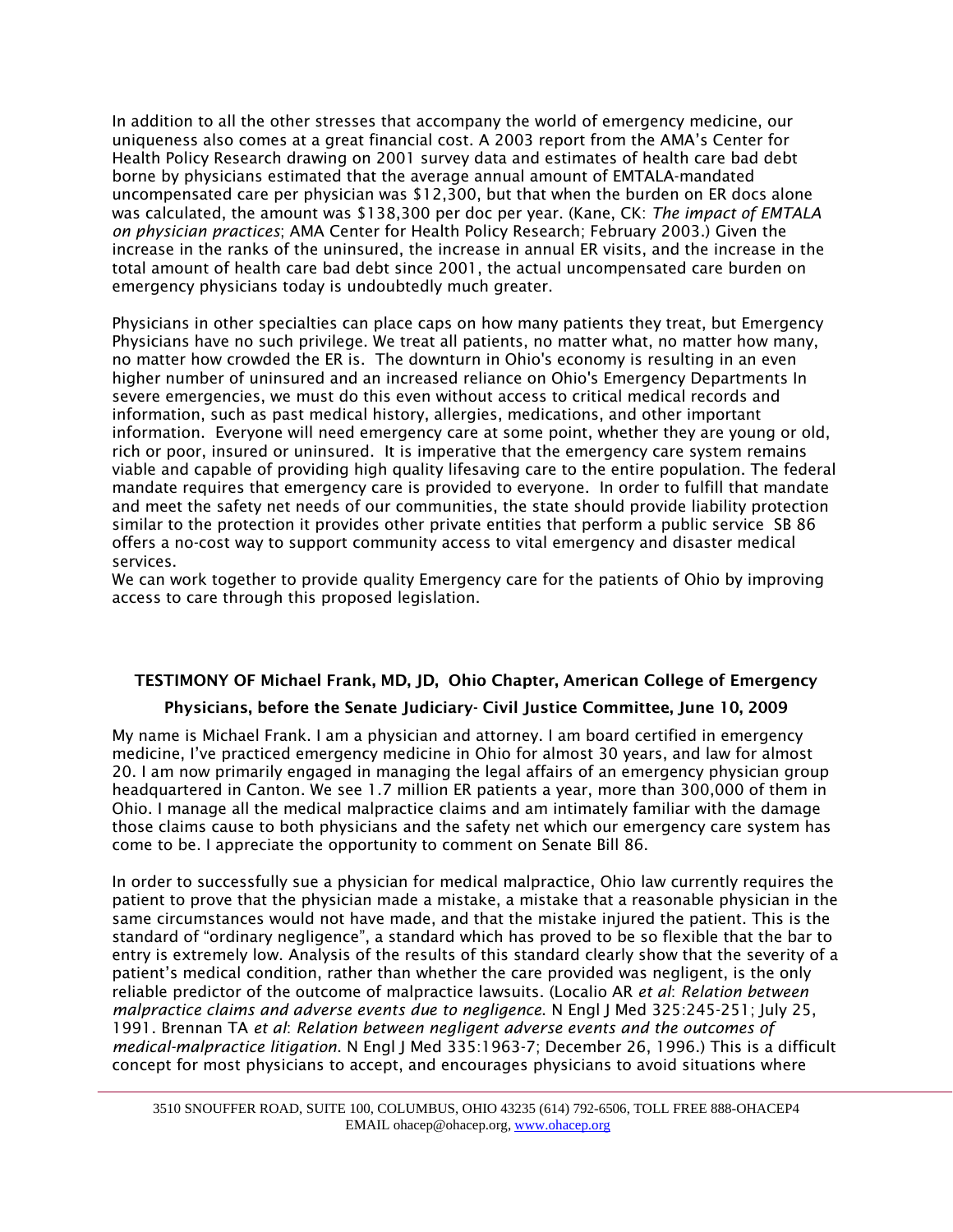patients are more likely to have medical problems which may lead to lawsuits regardless of how competently the physician acts. Those situations are found in abundance in the ER. Not surprisingly, it is becoming increasingly difficult to find specialists willing to be on call for the ER, and the number one problem facing ER groups such as mine is finding enough emergency physicians to staff the ER's. In a surprisingly candid, but somewhat understated admission, the Centers for Medicare & Medicaid Services (CMS) said, "We are aware that providing specialty oncall coverage can be challenging for a hospital because of the limited availability of specialty physicians who are willing or able to take call." (73 Federal Register 48662; CMS Final Rule Preamble CMS 1390-F 7/31/08, p. 873) And in what can only be described as an example of the axiom that no good deed goes unpunished, we are currently defending one of our ER docs who spent three hours calling multiple hospitals trying to find a hand specialist willing to take care of a patient with an amputated finger, but now is being sued because the reimplantation surgery failed because of the delay.

As one small step toward resolving these challenges, we are asking that the medical malpractice standard be changed to require proof of willful or wanton misconduct. Ohio court decisions characterize this standard as requiring evidence of carelessness and an indifference to the consequences of one's carelessness. The Ohio legislature has adopted the willful or wanton misconduct standard for:

- police officers (ORC §9-86);
- firefighters (ORC §9-60);
- EMT's and paramedics (ORC §4765.49);
- school team doctors (ORC §2305.231);
- hazmat cleanup volunteers (ORC §2305.232);
- free clinic physicians (ORC §2305.234);
- the state fire marshal (ORC §3737.221);
- governmental employees and officers (ORC §2744.03);
- Good Samaritans providing emergency care (ORC §2305.23);
- ER docs on the radio directing emergency care provided by paramedics (ORC §4765.49); and
- drivers of ambulances and other public safety vehicles (ORC §4511.03).

In 2003, the Texas state legislature adopted an almost identical standard, requiring proof of "willful or wanton negligence" for physicians providing hospital emergency care. (Tx Civ Prac & Rem §74.153 & 74.154) And yet despite the immunities granted to these groups, there has been no crisis of reckless conduct among our firefighters, among our police officers, among our paramedics and EMT's. Nor has Texas experienced an epidemic of negligence in the ER.

We quite rightly refer to our emergency care system as a medical safety net. Unfortunately, the safety net is stretched to the breaking point, and I am fearful that many people, yourselves included, may not realize how serious and how close to home this problem really is. Over the past couple of years, there have been several high profile cases of patients who have expired in ER waiting rooms. These cases have garnered much publicity, and even more public outrage, mostly because of the lack of concern displayed by the hospital personnel in the face of the dire straits of these patients. While such indifference exhibited by hospital personnel is clearly more the exception than the rule, you would be wrong in concluding that waiting room deaths and injuries only occur where caring and compassion is lacking. In my ER group, we have defended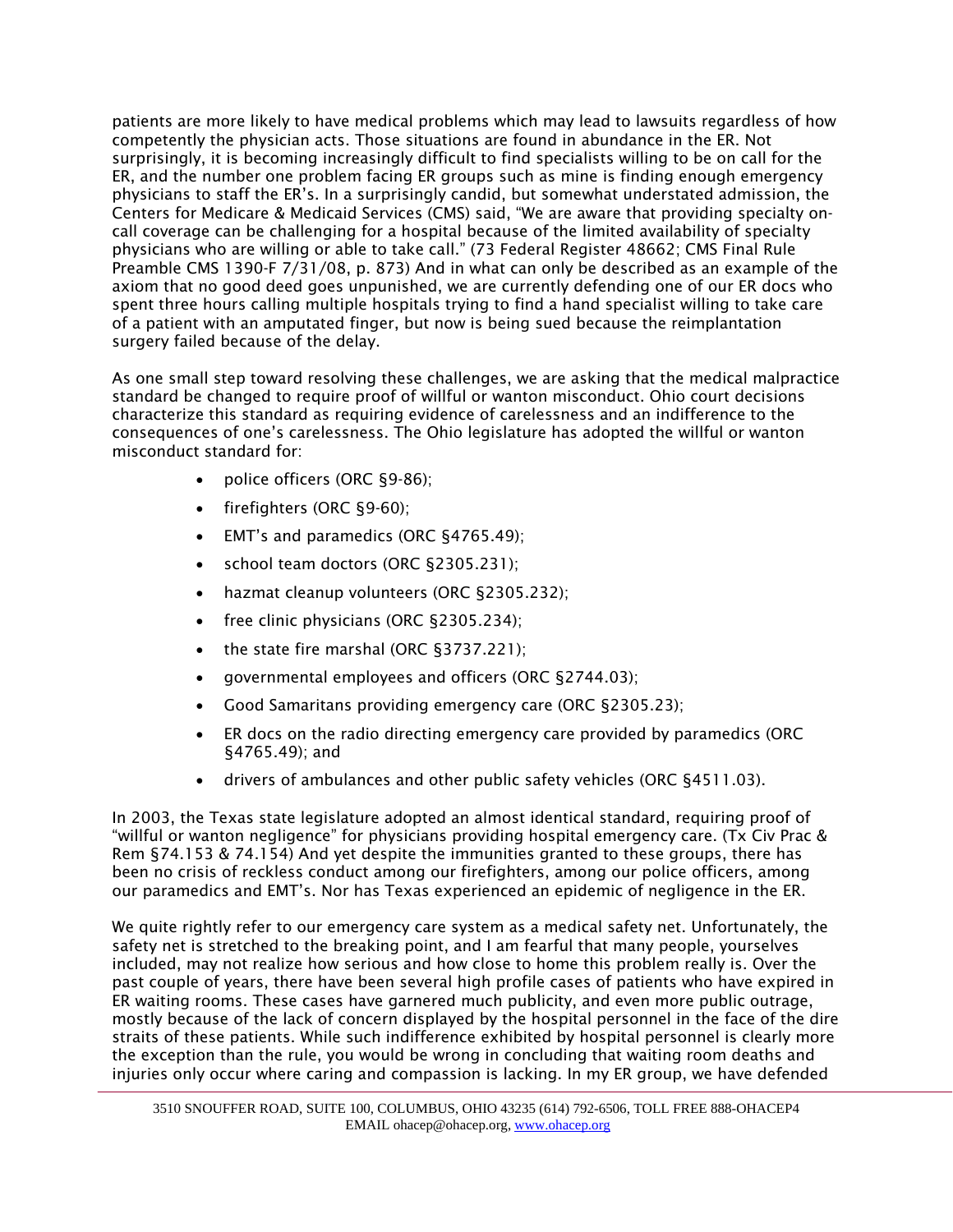3 lawsuits against our physicians involving patients who died of cardiac arrest in the ED waiting room. And the experience in my group is hardly unique. In 2007, the American College of Emergency Physicians surveyed almost 1,500 ER docs, asking if they were aware of any patients who suffered harm, or died, as a result of waiting to be seen in an overcrowded ER. Over 700 of the ER docs said they had personal experience with a patient being harmed, and 200 had personal experience of a patient dying. (*ACEP Poll on the Critical Issues Facing Emergency Patient: August 29 – September 19, 2007*.) My point is that this is not someone else's problem. It is our problem and it is here now. We are asking for your help in solving that problem.

# TESTIMONY OF Mark E. Gebhart, MD, Ohio Chapter, American College of Emergency Physicians, before the Senate Judiciary- Civil Justice Committee, June 10, 2009

Chairman Seitz and members of committee, my name is Dr. Mark Gebhart and I am here to testify today in support of SB 86, Access to Emergency and Disaster Care. I am an associate professor of emergency medicine at the Wright State University Boonshoft School of Medicine in Dayton, Ohio and a practicing emergency physician in the emergency department at Good Samaritan Hospital. I also currently serve as director of The National Center for Medical Readiness, a center of excellence dedicated to the present and future medical and health care providers, civilian and military, and their ability to respond to any challenges they are confronted with. I recall clearly a late summer day in August 2005 when I arrived in Gulfport, Mississippi. I was the physician deployed with Ohio Task Force 1 and was the first physician to arrive in the Gulfport area. As the days passed I recall how the physicians in Mississippi staffed hospitals, clinics, tents, vans, or whatever type of place they could find to practice their art.

During the past 4 years, Ohio has taken steps to prepare our health care system for a disaster. The Ohio Department of Health has funded nearly \$12 million dollars directed to developing significant surge capacity infrastructure for Ohio's nearly 10 million citizens. Our team at Wright State University has taken a department of defense, pre – 9/11 medical surge system designed for biological terrorism and transformed it from an on the shelf plan to an operational asset within the State of Ohio. At this very moment, our team at Wright State is responsible for 4,750 strategically placed patient visits across the State of Ohio. Simply put, Ohio now has a disaster medical system with no patients, no walls, and no staffing.

Staffing this disaster hospital system, or for that matter any other form of disaster medical facility is an enormously important issue. The funding that the Ohio Department of Health has spent to prepare this disaster health system would rely upon hundreds of physicians from every specialty to staff Ohio's influenza hospitals, to staff burn response teams, to care for our ever enlarging geriatric population and to ensure the health of millions of children. As the plan is currently envisioned, this asset, strategically placed in numerous homeland security regions across Ohio will not work without physicians being willing to extend their time and talent to preserve the health and well being of Ohioans or others who are unfortunate.

An essential element to enabling the physician workforce in Ohio to participate in this or any other form of disaster response is the freedom to practice medicine, deliver lifesaving emergency care and to do so with increased liability protection. The delivery of this care must be delivered in compliance with EMTALA.

Despite the fact that many states are attempting to break legal hurdles that prevented hundreds of doctors and nurses from volunteering to help Hurricane Katrina victims in 2005 with legislation that would allow physicians to quickly offer medical help such as The Uniform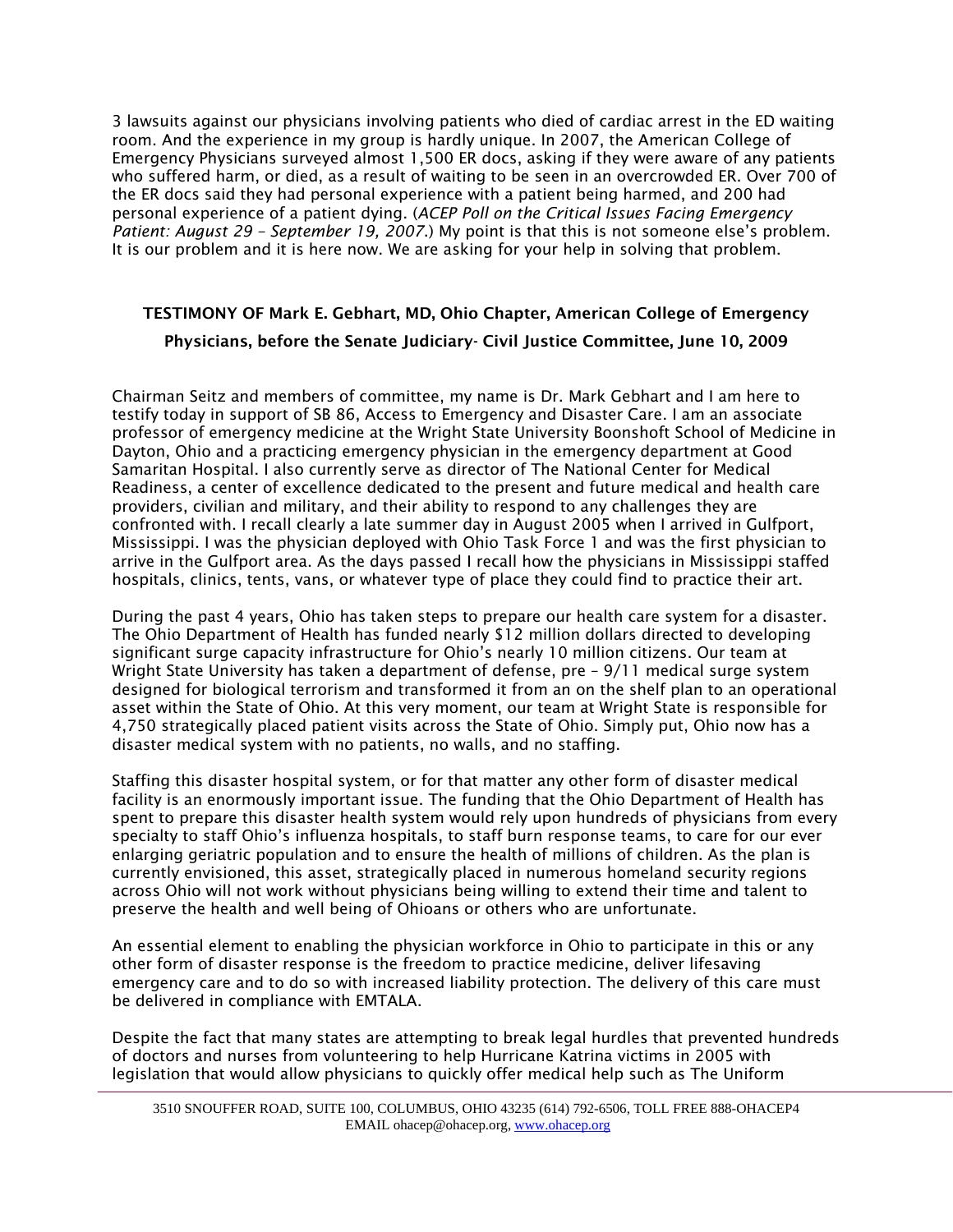Emergency Volunteer Health Practitioners Act, we have yet to support Ohio's own physicians in their ability to respond without impediment or threat of penalty at home.

I wholeheartedly support the proposed language amending Ohio statute in SB 86 to provide limited liability protection for physician health care providers in disaster and emergency situations.

Mr. Chairman, members of the committee, this opportunity is good for Ohioans and good for those physicians providing emergency and medical care in times of great burden. We have built a model disaster surge capacity system in Ohio. I now urge you to take the necessary steps to allow Ohio's physicians the freedom to fulfill their professional responsibilities. I urge you to support Senate Bill 86.

#### PROPONENT TESTIMONY FOR S.B. 86: MEDARD LUTMERDING, MD, FACEP REPRESENTING THE CENTRAL OHIO TRAUMA SYSTEM & THE COLUMBUS MEDICAL ASSOCIATION September 16, 2009

Thank you for letting me speak with you today. My name is Medard Lutmerding and I am here to testify on behalf of the Central Ohio Trauma System and the Columbus Medical Association as proponents of Senate Bill 86---the bill that addresses Physician Qualified Immunity for Emergency & Disaster Care. The Central Ohio Trauma System is a 501(c)(3) nonprofit whose mission is to is to reduce injuries and save lives by improving and coordinating trauma care, emergency care and disaster preparedness systems in Central Ohio. COTS works with 27 hospitals and 40-plus EMS agencies across 18 counties to improve the emergency care given to patients, including to victims of disasters. The Columbus Medical Association is the professional association for physicians in Franklin County, representing over 2,000 doctors of various disciplines, practice environments and specialties. My "day job" finds me practicing emergency medicine at Mount Carmel East and West hospitals in Columbus, where I have taken care of thousands of patients in my years of practice.

In September 2005 just a few days after Hurricane Katrina's ravaging siege on the Louisiana coast, the Central Ohio Trauma System---or "COTS"---as part of its disaster preparedness response work, participated in a national conference-call with then-Health and Human Services Secretary Levitz. In response to the Secretary's request, COTS worked with Central Ohio hospitals and the Columbus Medical Association to establish a 112-person medical team ready for immediate deployment south to assist with emergency medical care needed by victims of the disaster. Five other such teams were established across the U.S.---the COTS' team the only one from Ohio at the ready.

We watched the news reports and saw desperate victims who needed medical care. We longed to go to New Orleans or elsewhere and help. But despite our preparations and willingness, we were never deployed. Why? A major hold-up was liability issues that, given the chaos in New Orleans, could not be ironed out within the State of Louisiana in relation to other states. In light of the liability concerns, we began to lose our medical volunteers and over time, we lost our ready-team.